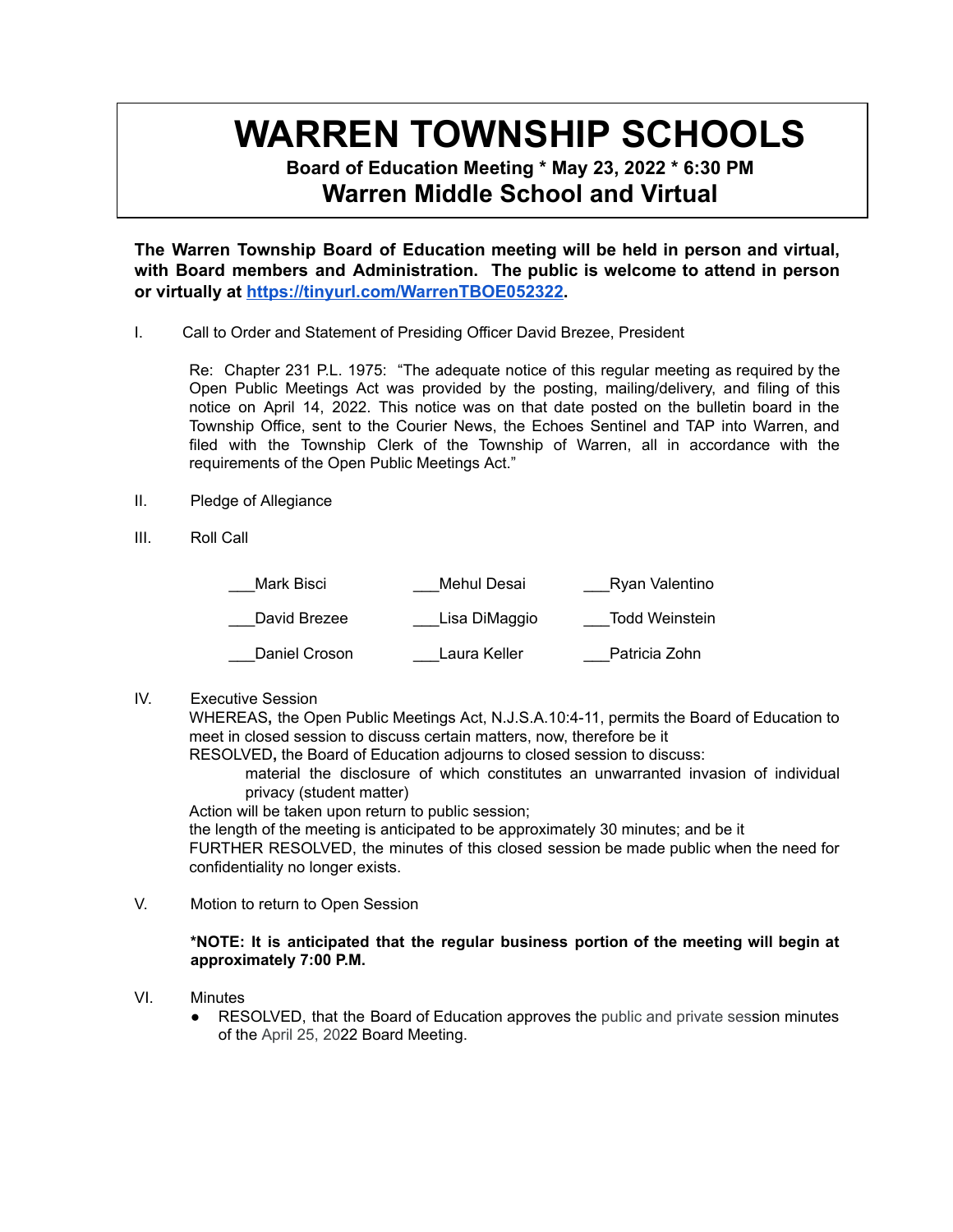## VII. Correspondence and Information

**HIB Information** 

| Total # of Investigations:                      |                                              |                                                | Total # of Determined Bullying Incidents:     |                                             |
|-------------------------------------------------|----------------------------------------------|------------------------------------------------|-----------------------------------------------|---------------------------------------------|
|                                                 | 1                                            |                                                |                                               | 1                                           |
| <b>Suspension Report</b>                        |                                              |                                                |                                               |                                             |
| In School:                                      |                                              | Out of School:                                 |                                               |                                             |
|                                                 | 1                                            |                                                |                                               | 2                                           |
| <b>Fire Drills</b>                              |                                              |                                                |                                               |                                             |
| ALT<br>April 26                                 | Central<br>April 26                          | Mt. Horeb<br>April 13                          | Woodland<br>April 11                          | Middle<br>April 29                          |
| <b>Security Drills</b>                          |                                              |                                                |                                               |                                             |
| <b>ALT</b><br>April 27<br>Evacuation            | Central<br>April 8<br>Evacuation             | Mt. Horeb<br>April 26<br>Evacuation            | Woodland<br>April 8<br>Evacuation             | <b>Middle</b><br>April 13<br>Evacuation     |
| <b>ALT</b><br>April 25<br><b>Bus Evacuation</b> | Central<br>April 12<br><b>Bus Evacuation</b> | Mt. Horeb<br>April 13<br><b>Bus Evacuation</b> | Woodland<br>April 13<br><b>Bus Evacuation</b> | Middle<br>April 11<br><b>Bus Evacuation</b> |

## VIII. ANNUAL ADOPTIONS

The Superintendent recommends that it be:

1. Curriculum

RESOLVED, that the Board of Education approves adoption of the PK-8 curriculum guides, as aligned with NJ Student Learning Standards, for the 2022-2023 school year.

2. Textbooks

RESOLVED, that the Board of Education approves adoption of existing district textbooks for the 2022-2023 school year.

- 3. Service Appointments RESOLVED, that the Board of Education approves the following appointments for the 2022-2023 school year:
	- a. The appointment of Christopher Heagele as Board Secretary of the Warren Township Board of Education.
	- b. The appointment of MaryGrace Suitovsky, Assistant Business Administrator, as Acting Board Secretary in the absence of the Board Secretary.
	- c. The appointment of Ruth Davies as Treasurer of School Monies for the Warren Township Board of Education.
	- d. The appointment of Christopher Heagele, Business Administrator, as Acting Treasurer of School Monies for the Warren Township Board of Education in the absence of Ruth Davies.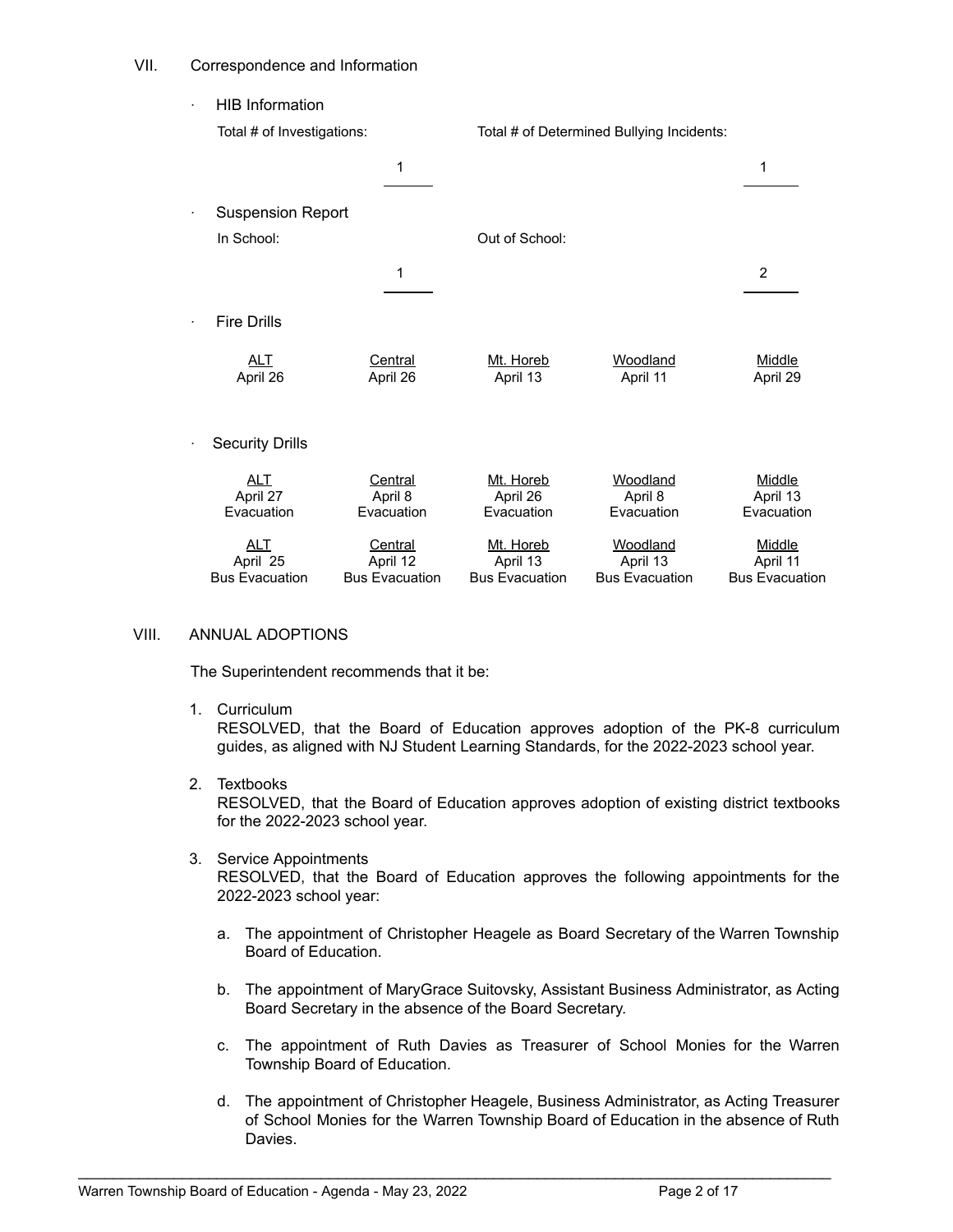- e. The appointment of Suplee, Clooney & Company as the auditing firm for the Warren Township Board of Education, at an annual cost of \$27,600.
- f. The appointment of Dr. Ronald Frank as District Medical Inspector, at a cost of \$4,000.
- g. The appointment of Dr. Derek Ressa as the district's Affirmative Action Officer, Title IX Coordinator, Anti-Bullying Coordinator, Homeless Liaison, 504 Officer and Surrogate Parent Coordinator
- h. The appointment of Melissa Smolenski as the district's Preschool Administrator.
- i. The appointment of Sean Convery as the district's Website Accessibility Coordinator.
- j. The appointment of Lance Riegler as the district's Computer Security Officer.
- k. The appointment of CBIZ-Centric as the district's board and general liability insurance agent.
- l. The appointment of Centric Benefits Consulting, Inc. as the district's dental insurance broker.
- m. The appointment of Michael Pate as the district's Right to Know contact, AHERA representative, Integrated Pest Management Coordinator (IPMC), Safety and Health Designee, Indoor Air Quality Designee, Chemical Hygiene Officer, and Asbestos Management Officer.
- n. The appointment of Christopher Heagele, Business Administrator, as the district's Public Agency Compliance Officer (PACO), District Custodian of Records, and District Purchasing Agent.
- o. The appointment of Daniel Lorimor, Christopher Heagele and Christine Smith as the district's School Safety Specialists.
- p. The appointment of AIG/VALIC, AXA/Equitable, Lincoln Investment Planning, Inc. and Primerica as 403(b), 457(b) and Roth 403(b) plan providers.
- q. The appointment of Phoenix Advisors, Bordentown, NJ as the district's Financial Advisers and Wilentz, Goldman & Spitzer, P.A., Woodbridge, New Jersey as bond counsel legal services provider.
- r. The appointment of AmeriFlex as the Flexible Spending Account (FSA), Dependent Care Account (DCA), and Commuter Reimbursement Account (CRA) provider. Cost is \$65.40 per participant per year for FSA and/or DCA program participation, plus \$840 per annum for FSA, DCA and COBRA program administration.
- s. Independent Educational Evaluations RESOLVED, that the Board of Education does hereby establish the maximum reasonable and customary rates for Independent Educational Evaluations (IEE) as per Policy 2468 as follows:

| <b>Evaluation Type</b>  | Rate  |
|-------------------------|-------|
| Speech and Language     | \$800 |
| Occupational Therapy    | \$700 |
| <b>Physical Therapy</b> | \$700 |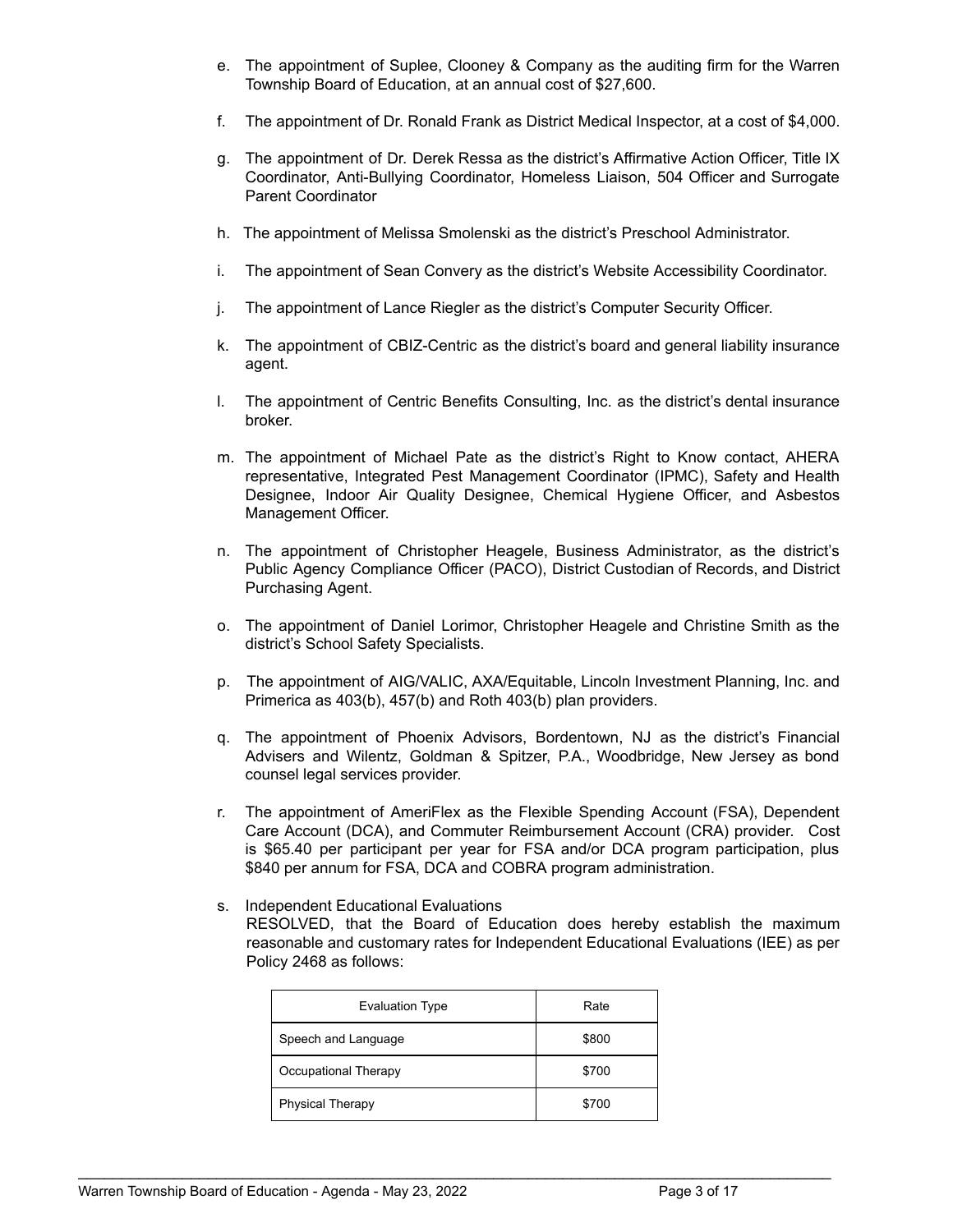| Educational                                  | \$700   |
|----------------------------------------------|---------|
| Psychological                                | \$700   |
| Neurodevelopmental                           | \$1,000 |
| Neurological                                 | \$1,000 |
| Neuropsychological                           | \$5,000 |
| Psychiatric                                  | \$900   |
| Assistive Technology Assessment              | \$1,200 |
| <b>Augmentative Communication Assessment</b> | \$1.200 |

## t. Evaluation Instruments

RESOLVED, that the Board of Education readopts district evaluation systems as follows:

- Kim Marshall Principal Evaluation system as evaluation system for building administrators as well as curriculum supervisors.
- Danielson Framework for Teaching as an evaluation system for the district's teaching staff.
- Reflective Practice Protocol for highly effective teaching staff members.
- u. Substitute Pay

RESOLVED, that the Board of Education approves the Substitute Rates of Compensation and incentive programs:

- Substitute Teachers and Paraprofessionals \$129
- Substitute Nurses \$250
- Long Term Substitutes \$180
- Long Term Paraprofessionals \$155

## 4. Finance

RESOLVED, that the Board of Education approves the following:

- a. The designation of the following bank as depository for district funds for 2022-2023, dependent on ongoing certification of approval by the Governmental Unit Deposit Protection Act: Peapack-Gladstone Bank.
- b. Authorization for the Board Secretary to invest school funds in accordance with the limitations of State law and Board policy.
- c. Authorization for the following persons to sign checks:

| <b>Account Name</b>                    | Nbr. | Signatory(s)                                                                                            |
|----------------------------------------|------|---------------------------------------------------------------------------------------------------------|
| General Operating (Current) Account    | 3    | Treasurer of School Monies and/or Board Secretary and/or<br>Board President and/or Board Vice President |
| Salary Account                         |      | Treasurer of School Monies or Board Secretary                                                           |
| <b>Payroll Deduction Account</b>       |      | Treasurer of School Monies or Board Secretary                                                           |
| Unemployment Account                   |      | Board Secretary or Superintendent                                                                       |
| Juice and Water Account                |      | Board Secretary or Superintendent                                                                       |
| Milk Account                           |      | Board Secretary or Superintendent                                                                       |
| <b>Flexible Spending Account</b>       |      | Board Secretary or Superintendent                                                                       |
| Middle School Student Activity Account | 2    | Middle School Principal and/or Middle School Dean and/or<br><b>Board Secretary</b>                      |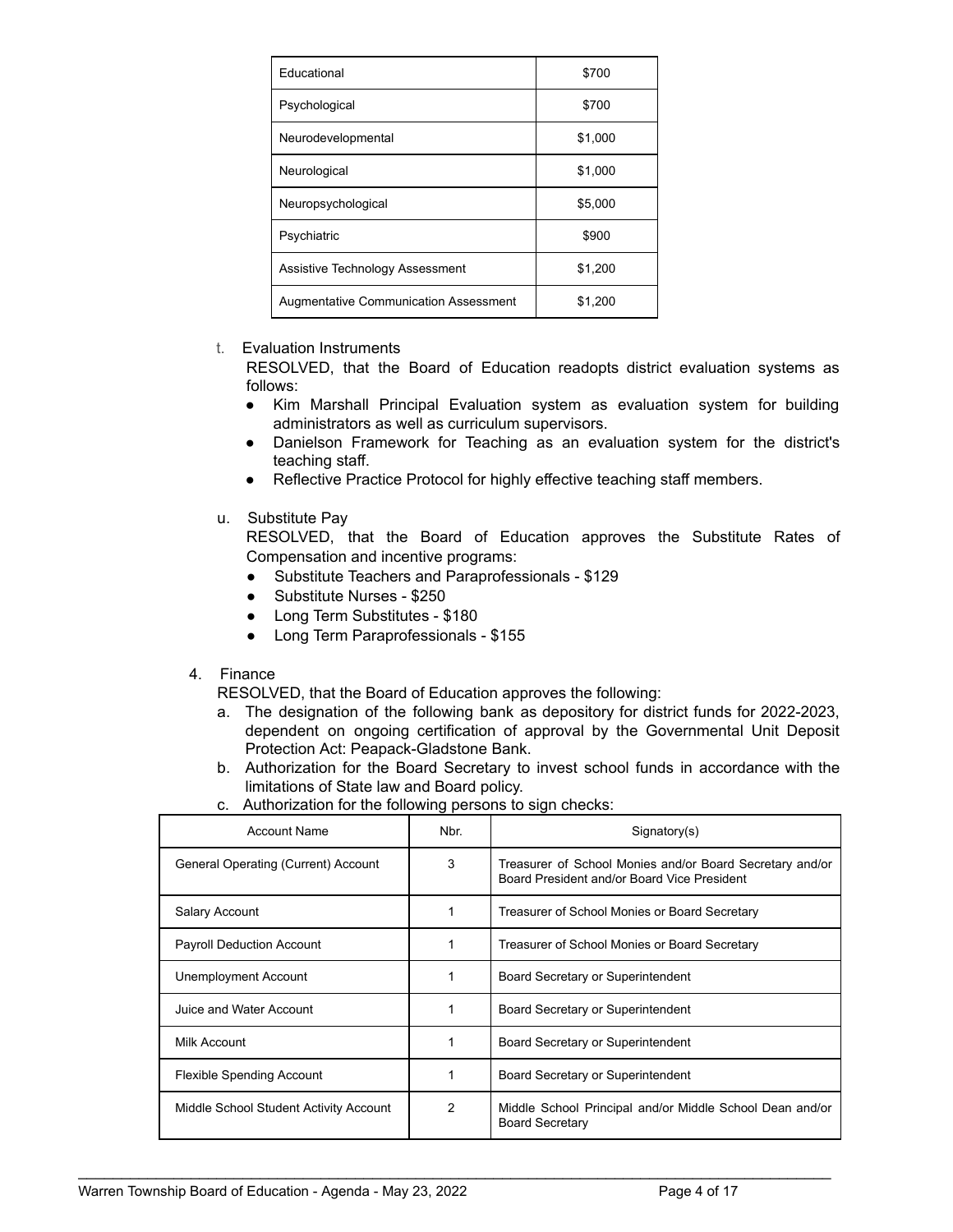- d. The financial records of the school district shall be maintained in accordance with Generally Accepted Accounting Principles (GAAP) and all appropriations shall be recorded using the Chart of Accounts provided by the New Jersey Department of Education.
- e. Authorization for the Purchasing Agent to make purchases of goods and services entered into on behalf of the State by the Division of Purchase and Property (state contract), Ed-Data, Somerset County Cooperative Pricing System, Morris County Cooperative Pricing Council (MCCPC), Middlesex Regional Educational Services Cooperative Purchasing, Hunterdon County ESC Cooperative Purchasing and Union County Cooperative Purchasing System.
- f. Authorization, in recognition of Qualified Purchasing Agent status, of a bid threshold of \$44,000 for Purchasing Agent Chris Heagele.

# 5. Petty Cash Accounts

RESOLVED, that the Board of Education approves the establishment of the following petty cash accounts and the individual responsible for the account for 2022-2023:

|  | a. Superintendent's Office (Superintendent's Secretary)                 | \$200               |          |
|--|-------------------------------------------------------------------------|---------------------|----------|
|  | b. Buildings and Grounds/Transportation (Supervisor of B & G)           | \$200               |          |
|  | c. Schools (Building Principal)                                         | \$200 (each school) |          |
|  | d. SPS (Director of SPS)                                                | \$100               |          |
|  | e. Curriculum (Curriculum Director)                                     | \$100               |          |
|  | The maximum expenditure from each account for each purchase is $$25,00$ |                     | The Scho |

The maximum expenditure from each account for each purchase is \$25.00. The School Business Administrator will review a summary of the disbursements on a semi-annual basis.

# 6. Organizational Charts

RESOLVED, that the Board of Education approves the district's organizational charts for the 2022-2023 school year dated May 23, 2022:

- Administrative Organizational Chart
- Certificated Staff Organizational Chart
- Non-certificated Organizational Chart
- Buildings and Grounds Organizational Chart
- 7. Benefits
	- a. RESOLVED, that the Board of Education approves the district's participation in the Delta Dental PPO Plus Premier for the 2022-2023 school year at the following rates:
		- Single \$49.34 per month, \$592.08 per annum
		- 2 Adult \$98.66 per month, \$1,183.92 per annum
		- Parent/Child \$110.97 per month, \$1,331.64 per annum
		- $\bullet$  Family \$160.33 per month, \$1,923.96 per annum
	- b. RESOLVED, that the Board of Education approves the district's participation in the School Employees Health Benefits Program and its premium schedule as published by the State of New Jersey, Department of the Treasury, Division of Pension and Benefits.
- IX. President's Remarks Mr. David Brezee
- X. Superintendent's Remarks Dr. Matthew Mingle
- XI. Presentations
	- Governor's Educator of the Year Award Recognition Principals
	- Warren Middle School Student Feature Mr. George Villar, Ms. Maria Mensinger
	- Warren Middle School Student Awards Mr. George Villar, Ms. Maria Mensinger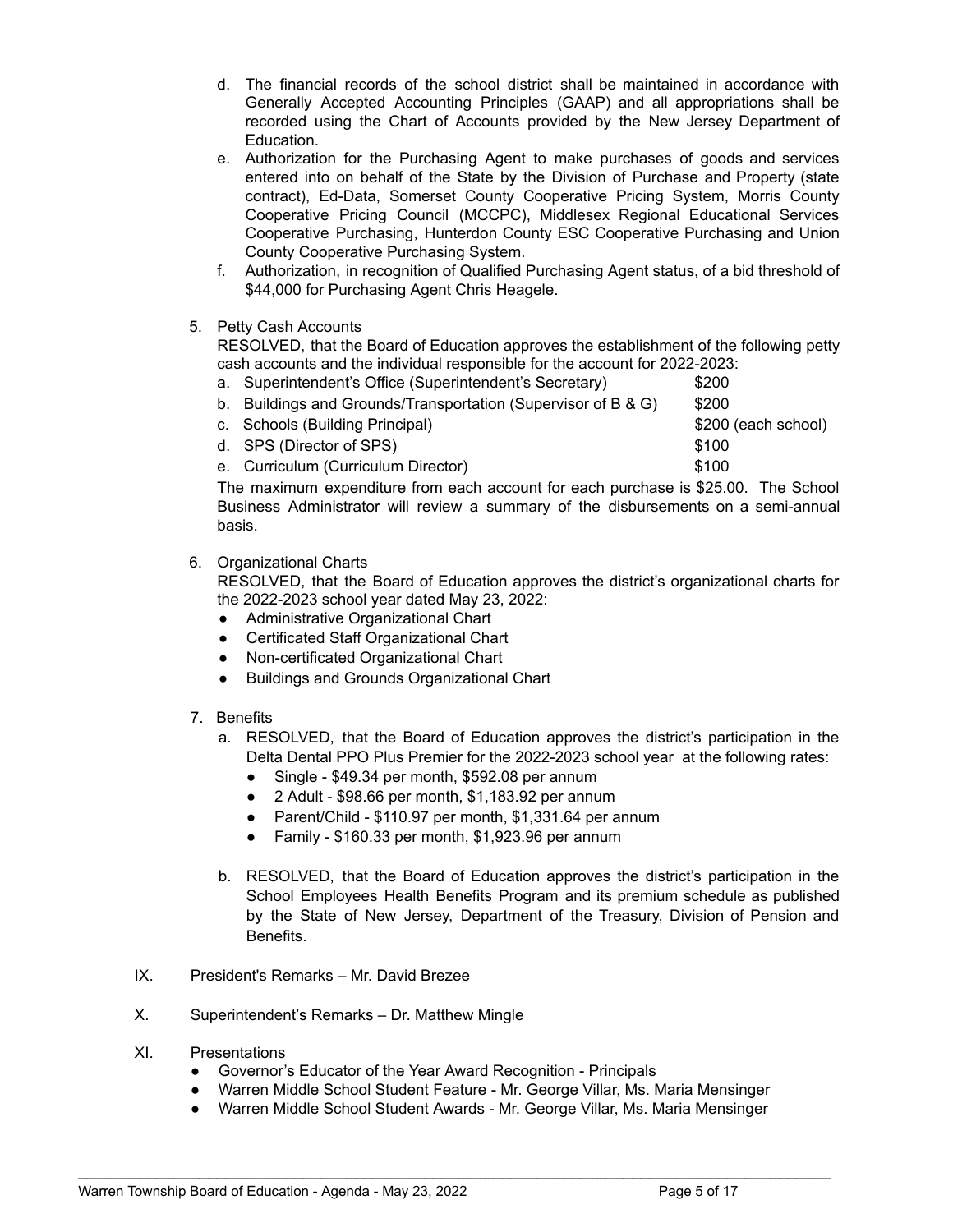- XII. Discussion
- XIII. Committee Reports
	- Curriculum, Communications, and Technology Committee April 25, 2022
	- Finance, Operations, and Security Committee May 16, 2022
	- Personnel and Negotiations Committee No meeting
	- Ad Hoc Planning for Elementary Growth Committee No meeting
	- Ad Hoc Return to School Committee No meeting
	- Ad Hoc Committee on Dress Code No meeting
- XIV. Public Commentary (agenda items only)

**Note on public input at BOE meetings**: Board Policy #0167, adopted on June 18, 2018, provides for public participation in Board of Education meetings. Such participation is governed by the following rules:

- 1. A participant must be recognized by the presiding officer and must preface comments by an announcement of his/her name, address, and group affiliation, if applicable;
- 2. Each statement made by a participant shall be limited to three minutes' duration. If necessary, the public comment portion of the meeting may be extended fifteen minutes with Board approval;
- 3. No participant may speak more than once on the same topic until all others who wish to speak on that topic have been heard;
- 4. All statements, questions, or inquiries shall be directed to the presiding officer and any questions or inquiries directed by a participant to another Board member shall be redirected to the presiding officer who shall determine if such statement, question, or inquiry shall be addressed by the presiding officer on behalf of the Board;

The portion of the meeting during which participation of the public is invited shall be limited to fifteen minutes (limit may be adjusted at the discretion of the presiding officer as circumstances dictate).

XV. Items for Board Consideration/Action

The Superintendent recommends that it be:

- A. Education
	- A.1. HIB Report

RESOLVED, that the Board of Education accepts the HIB Report submitted by the Superintendent for the period ending on April 25, 2022.

- A.2. 2021-2022 Calendar RESOLVED, that the Board of Education approves the revised 2021-2022 calendar.
- A.3. Special Education Learning/Language Disabilities Class Woodland School RESOLVED, that the Board of Education approves to establish a Special Education Learning/Language Disabilities Class at Woodland School to meet the needs of incoming students.
- A.4. Preschool Disabilities Class at Mt.Horeb School RESOLVED, that the Board of Education approves to establish a Preschool Disabilities Class at Mt. Horeb School to meet the needs of incoming students.
- A.5. Tuition Contracts RESOLVED, that the Board of Education approves the following tuition contracts with the parents of: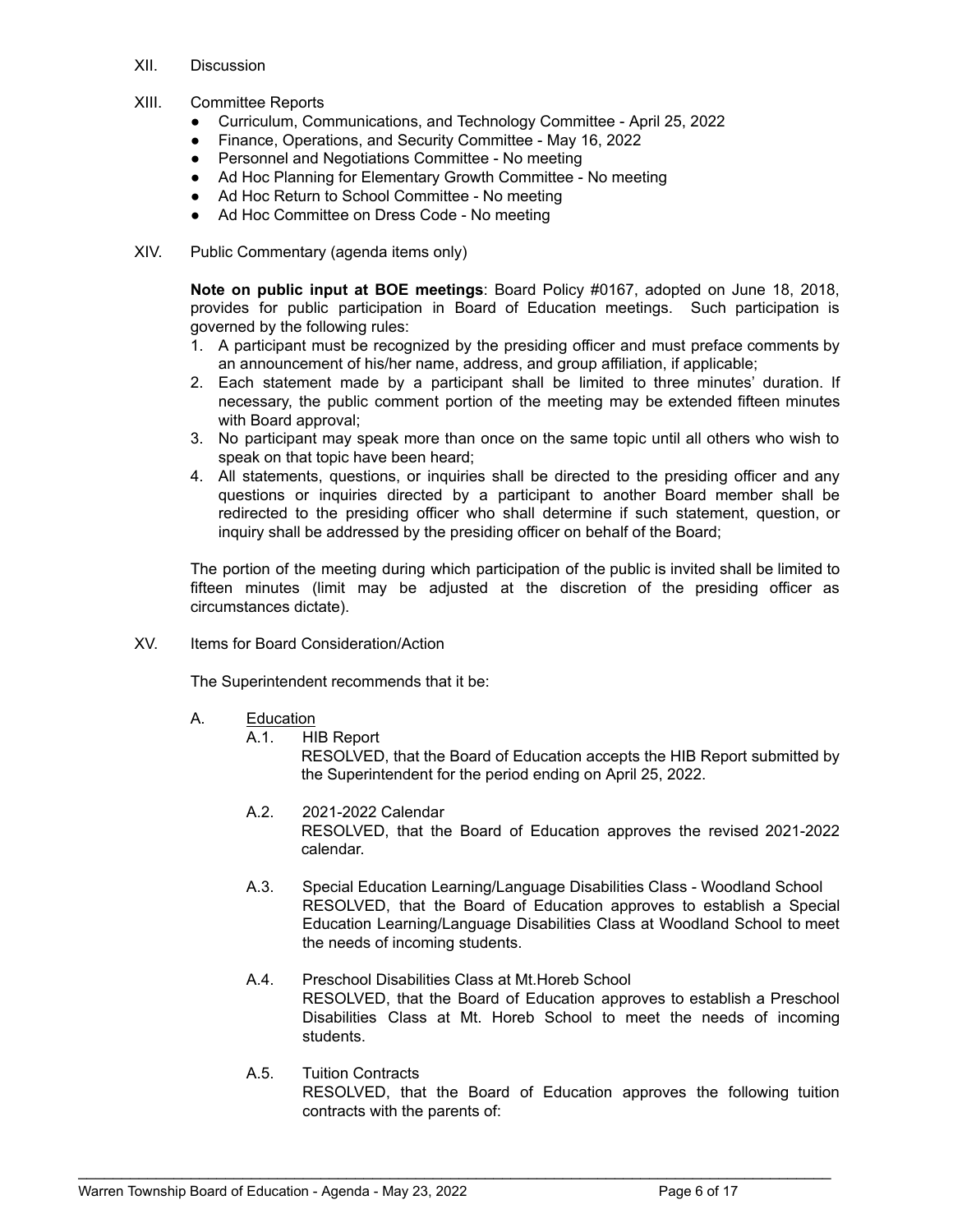| Student | School     | Dates                                    | <b>Monthly Cost</b> |
|---------|------------|------------------------------------------|---------------------|
| #700119 | <b>MTH</b> | August 31, 2022<br>through June 30, 2023 | \$433.00            |
| #TBD    | CS         | August 31, 2022<br>through June 30, 2023 | \$433.00            |

A.6. HIB Self-Assessment RESOLVED, that the Board of Education approves the HIB Self-Assessment for the 2020-2021 school year.

A.7. Evaluation

RESOLVED, that the Board of Education approves a Neuropsychological Evaluation for an amount not to exceed \$5,000 for 2021-2022 school year.

# B. Finance/Operations/Transportation

B.1. Payment of Bills

RESOLVED, that the Board of Education approves the payment of bills for the month of May 2022 in the amount of \$4,005,678.47.

B.2. Board Secretary's and Treasurer's Report

WHEREAS, the Board of Education has received the report of the secretary for the month of April 2022.

WHEREAS, this report shows the following balances on April 30, 2022.

| <b>FUND</b>                       | <b>CASH BALANCE</b> | APPROPRIATION<br><b>BALANCE</b> | <b>FUND BALANCE</b> |
|-----------------------------------|---------------------|---------------------------------|---------------------|
| (10) General Current Expense Fund | \$14,436,005.86     |                                 | \$1,929,204.87      |
| (10) General Current Expense      |                     | \$0.00                          |                     |
| (11) Current Expense              |                     | \$2,636,733.50                  |                     |
| (12) Capital Outlay               |                     | \$142,293.55                    |                     |
| (13) Special Schools              |                     | \$1,250.52                      |                     |
| (20) Special Revenue Fund         | \$16,285.33         | \$44,409.88                     | \$0.00              |
| (30) Capital Projects Fund        | (\$115, 194.57)     | (\$432,167.26)                  | \$0.00              |
| (40) Debt Service Fund            | \$0.00              | \$0.00                          | \$0.00              |
| TOTAL GOVERNMENTAL FUNDS          | \$14,337,096.62     | \$2,392,520.19                  | \$1,929,204.87      |
| (60) Milk Fund                    | \$4,049.49          | (\$397,193.56)                  | \$15,660.49         |
| (61) Juice and Water Fund         | \$1,358.13          | \$0.00                          | \$1,358.13          |
| <b>TOTAL ENTERPRISE FUNDS</b>     | \$5,407.62          | (\$397,193.56)                  | \$17,018.62         |

WHEREAS, in compliance with law and code the secretary has certified that, as of the date of the reports, no budgetary line item account has obligations and payments (contractual orders) which in total exceed the amount appropriated by the district board of education, now, therefore, be it

RESOLVED, the Board of Education accepts the above reference reports and certifications and be it

FURTHER RESOLVED, in compliance with law and code, the Board of Education certifies that, after review of the secretary's monthly financial report (appropriation section), to the best of its knowledge, no major account or fund has been over expended in violation of law and code and that sufficient funds are available to meet the district's financial obligations for the remainder of the year.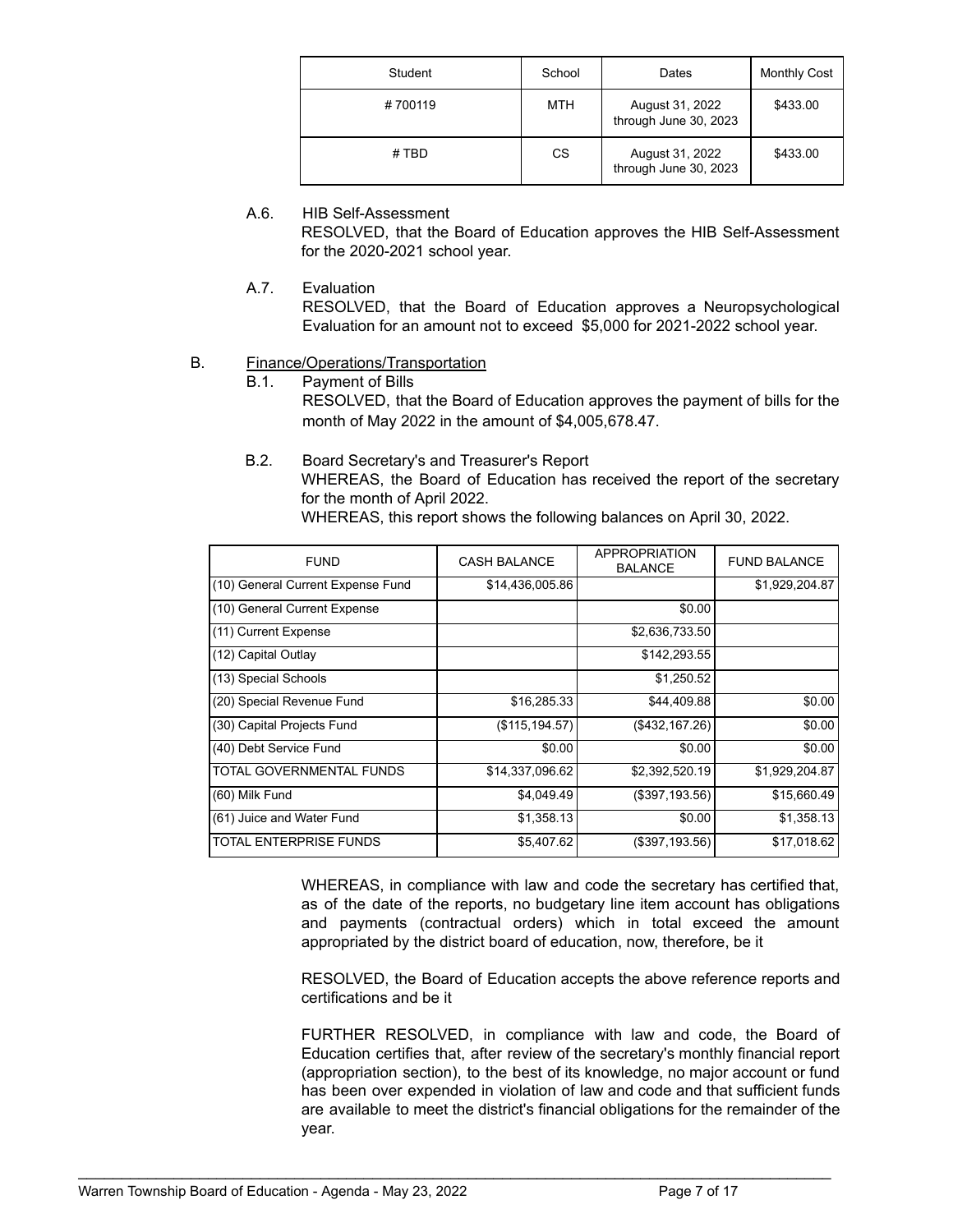B.3. Budget Transfers for Month of April 2022 RESOLVED, the Board of Education ratifies the following transfers between budget line items that have been approved by the Superintendent of Schools and that are now being reported to the Board pursuant to Policy 6422:

|     | TO:                      |                                                              | FROM:                                                  |                                                              |          |
|-----|--------------------------|--------------------------------------------------------------|--------------------------------------------------------|--------------------------------------------------------------|----------|
| 1.  | 11-000-100-566-000-08-01 | <b>Tuition - Private Schools</b>                             | 11-120-100-101-050-06-00                               | Salaries - Grade 1-5 Teachers - WS                           | \$13,225 |
| 2.  | 11-000-218-600-030-03-00 | Guidance Supplies - CS                                       | 11-190-100-610-030-03-10   Instructional Supplies - CS |                                                              | \$140    |
| 3.  | 11-000-230-334-000-01-00 | Architect & Engineering Services                             |                                                        | 11-000-230-590-000-01-00 Other Purchased Svcs. - Admin       | \$1,200  |
| 4.  | 11-000-251-580-000-00-00 | Travel - Business Office                                     |                                                        | 11-000-251-330-000-01-00 Business Office- Purchased Sycs.    | \$200    |
| 5.  | 11-000-262-300-000-09-00 | Purchased Svcs. - Maintenance                                | 11-000-262-100-000-09-00                               | Salaries - Custodians                                        | \$4,000  |
| 6.  |                          | 11-000-266-610-030-10-03 Security-Transportation Supplies-CS |                                                        | 11-000-266-420-030-09-03 Security-Maintenance Repairs-CS     | \$1,500  |
| 7.  | 11-000-270-512-033-07-99 | Field Trip Transportation - MS                               | 11-000-291-270-000-00-00 Health Benefits               |                                                              | \$5,835  |
| 8.  | 11-000-270-512-033-07-99 | Field Trip Transportation - MS                               |                                                        | 11-190-100-320-033-07-99   Purchased Educational Svcs. - MS  | \$2,290  |
| 9.  | 11-000-270-512-033-07-99 | Field Trip Transportation - MS                               |                                                        | 11-190-100-610-033-07-99   Instructional Supplies - MS       | \$1,455  |
| 10. | 11-000-270-518-000-10-00 | Contracted Special Ed Transp - ESC                           |                                                        | 11-120-100-101-050-06-00 Salaries - Grades 1-5 Teachers - WS | \$21,000 |
| 11. | 11-190-100-610-030-03-99 | Instructional Supplies - CS                                  |                                                        | 11-190-100-320-030-03-99 Purchased Educational Sycs. - CS    | \$3,000  |
| 12. | 11-190-100-800-033-07-99 | Field Trip Admission - MS                                    |                                                        | 11-190-100-320-033-07-99 Purchased Educational Sycs. - MS    | \$5,600  |
| 13. | 11-190-100-800-030-03-99 | Field Trip Admission - CS                                    |                                                        | 11-190-100-320-030-03-99 Purchased Educational Sycs. - CS    | \$682    |
| 14. | 11-190-100-800-035-04-99 | Field Trip Admission - MHS                                   |                                                        | 11-190-100-320-035-04-99   Purchased Educational Svcs. - MHS | \$682    |
| 15. | 11-190-100-800-040-05-99 | Field Trip Admission - ALT                                   |                                                        | 11-190-100-320-040-05-99   Purchased Educational Sycs. - ALT | \$682    |
| 16. | 11-190-100-800-050-06-99 | Field Trip Admission - WS                                    |                                                        | 11-190-100-320-050-06-99 Purchased Educational Svcs. - WS    | \$682    |
| 17. | 12-000-266-730-033-11-01 | Security Equipment - Middle School                           | 11-000-291-270-000-00-00 Health Benefits               |                                                              | \$27,650 |

B.4. Travel Approval

Whereas, in accordance with State of New Jersey School District Accountability Act (A-5) and the Warren Township Schools' Policy 6471-School District Travel, travel by school district employees and Board of Education members must be approved in advance.

Now Therefore Be It RESOLVED, the Warren Township Schools Board of Education approves the following expenses for faculty, staff, administrators, and board members for seminars, conferences and workshops. The expense includes travel costs, if applicable:

| Name                    | School     | Workshop/<br>Conference                               | Location | Month/Yr  | Cost  |
|-------------------------|------------|-------------------------------------------------------|----------|-----------|-------|
| <b>Kimberly Bostory</b> | <b>ALT</b> | Instructional<br>Coaching Group -<br>The Impact Cycle | Virtual  | Sept 2022 | \$595 |
| Cynthia Cassidy         | <b>MS</b>  | Instructional<br>Coaching Group -<br>The Impact Cycle | Virtual  | Sept 2022 | \$595 |

All of the above travel has been approved by the Superintendent. The School Business Administrator shall track and record these costs to ensure that the maximum amount is not exceeded.

B.5. Tax Payment Schedule for 2022-2023 School Year RESOLVED, that the Board of Education approves the following tax payment schedule for 2022-2023 from the Township of Warren: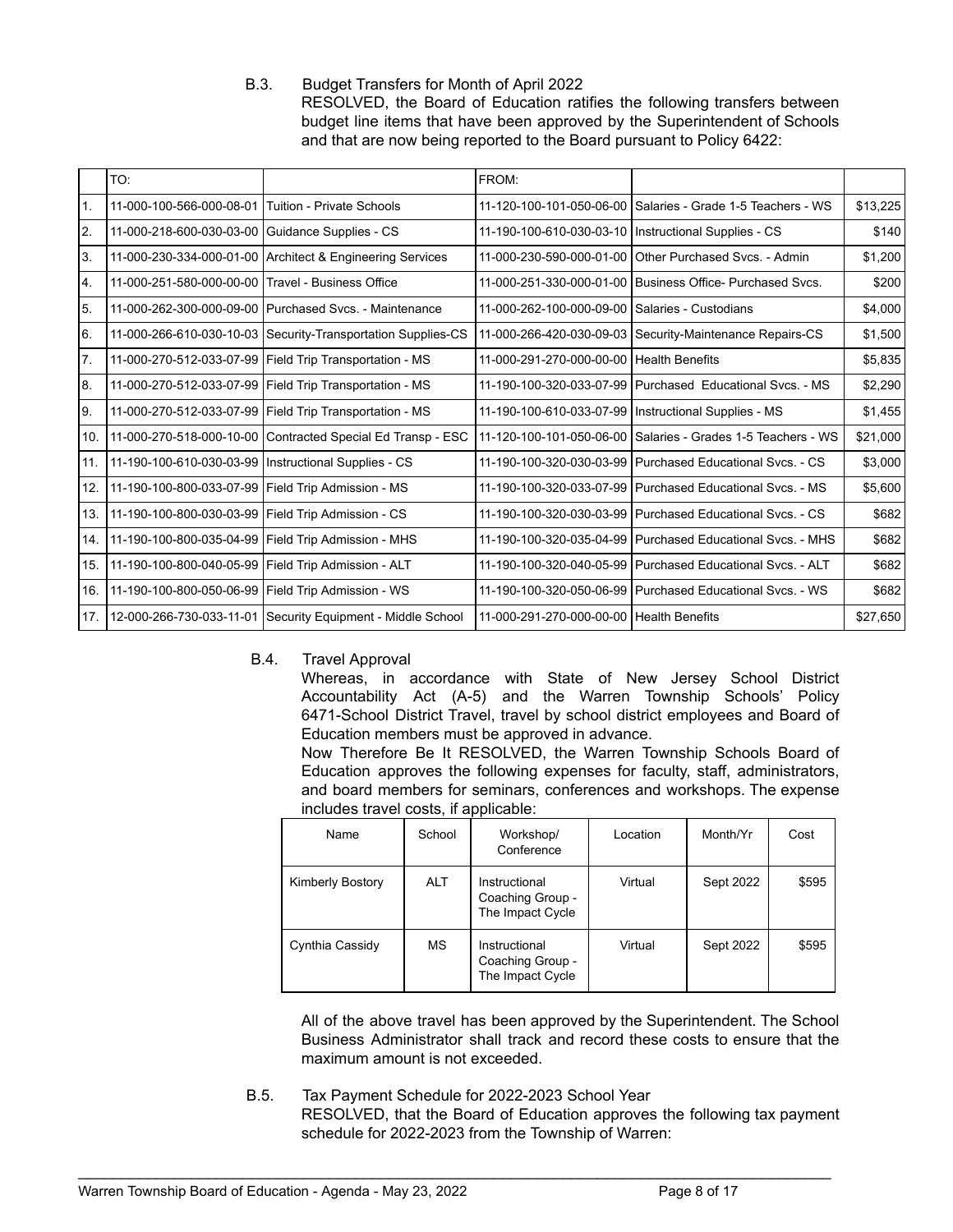| Tax Payment Schedule         |             |  |                            |             |
|------------------------------|-------------|--|----------------------------|-------------|
|                              | 2022-2023   |  |                            |             |
| Friday, July 01, 2022        | \$700,000   |  | Tuesday, January 04, 2023  | \$3,509,624 |
| Friday, July 15, 2022        | \$700,000   |  | Tuesday, February 01, 2023 | \$3,509,624 |
| Monday, August 01, 2022      | \$700,000   |  | Tuesday, March 01, 2023    | \$3,509,624 |
| Monday, August 15, 2022      | \$1,000,000 |  | Friday, April 01, 2023     | \$3,509,624 |
| Thursday, September 01, 2022 | \$2,000,000 |  | Monday, May 02, 2023       | \$3,509,623 |
| Thursday, September 15, 2022 | \$2,000,000 |  | Wednesday, June 01, 2023   | \$3,509,623 |
| Monday, October 03, 2022     | \$4,652,581 |  |                            |             |
| Tuesday, November 01, 2022   | \$4,652,581 |  |                            |             |
| Thursday, December 01, 2022  | \$4,652,581 |  |                            |             |

# B.6. 2022-2023 Custodial Charges for Building Usage RESOLVED, that the Board of Education approves the following rates for the billing of custodial charges for the groups that use our buildings:

- Straight time \$30.00 per hour
- Time and a half \$45.00 per hour
- Double time \$60.00 per hour
	-

# B.7. Donation - Central School PTO RESOLVED, that the Board of Education accepts, with gratitude, a donation not to exceed \$1,434 to be allocated to the purchase of tee-shirts for field day at Central School.

## B.8. Garbage/Trash Pick-Up and Removal Bid Acceptance RESOLVED, that the Board of Education approves the following resolution: WHEREAS, on May 12, 2022, the Board of Education received a bid from Interstate Waste Services for Garbage/Trash Pick-Up and Removal services for the district for the three year period of July 1, 2022 to June 30, 2025 as follows:

| Interstate Waste Services                                            |                                       |             |  |  |  |
|----------------------------------------------------------------------|---------------------------------------|-------------|--|--|--|
| Location                                                             | Dates                                 | Amount      |  |  |  |
| Districtwide                                                         | July 1, 2022<br>through June 30, 2023 | \$23,993.05 |  |  |  |
| Districtwide                                                         | July 1, 2023<br>through June 30, 2024 | \$25,190.21 |  |  |  |
| <b>Districtwide</b>                                                  | July 1, 2024<br>through June 30, 2025 | \$26,437.25 |  |  |  |
| <b>B&amp;G Yard Dumpter</b><br>July 1, 2022<br>through June 30, 2025 |                                       | \$12,240.00 |  |  |  |
| <b>GRAND TOTAL</b>                                                   | \$87,860.51                           |             |  |  |  |

# B.9. Sale of Obsolete Item

RESOLVED, that the Board of Education declares as obsolete the following item:

| Item Type | Make  | Model | Asset Number |
|-----------|-------|-------|--------------|
| Copier    | Savin | 8055  | 5288         |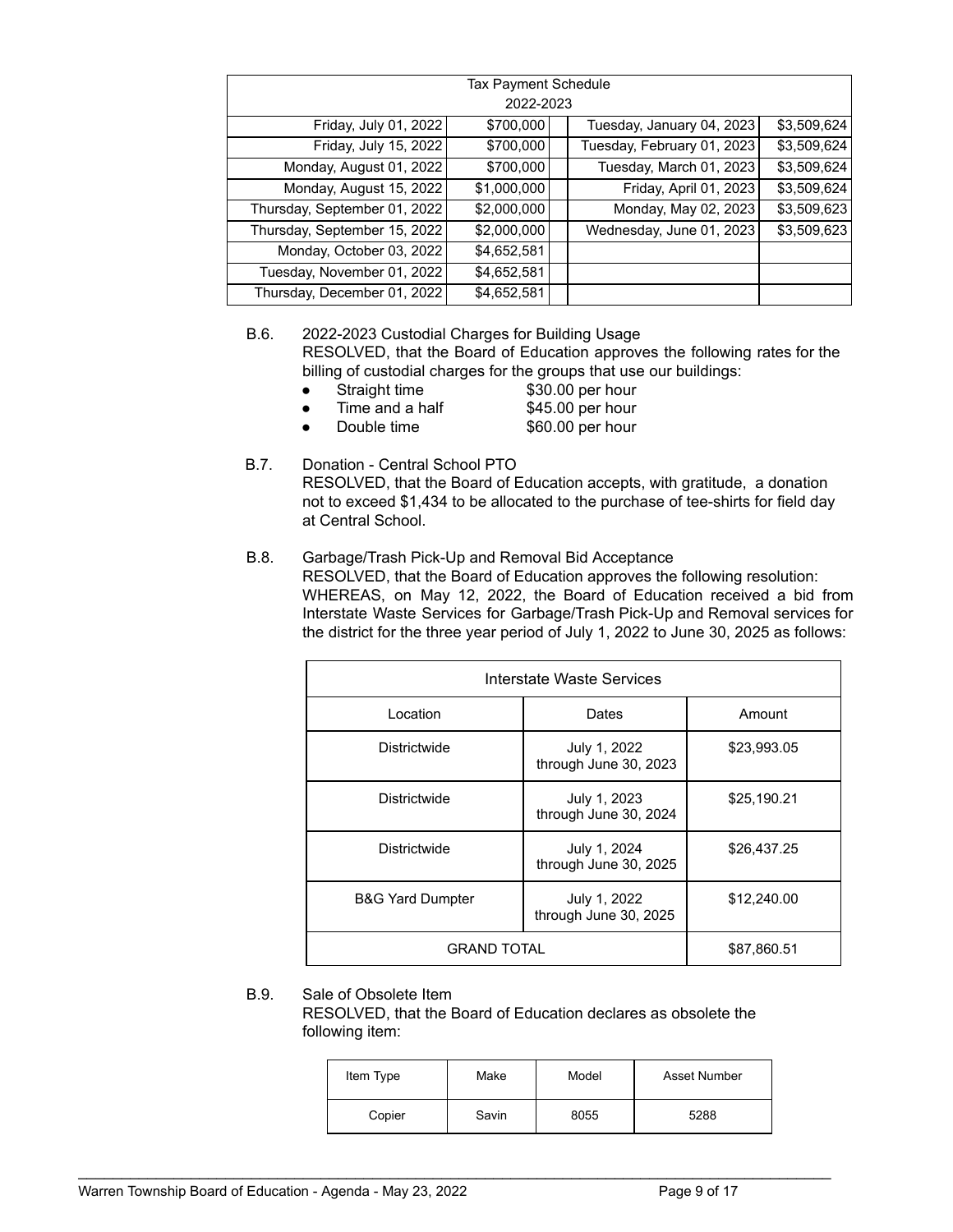- B.10. Internal Special Education Transportation Route RESOLVED, that the Board of Education approves internal transportation arrangements for Student # 1363196692.
- B.11. Sale and/or Disposition of Obsolete Textbooks RESOLVED, that the Board of Education approves the sale and/or disposition of obsolete textbooks as determined by the Curriculum Director.
- B.12. Before and After Care Approval RESOLVED, that the Board of Education approves the School Business Adminstrator's Evaluative Report recommending AlphaBest Education, Inc. and authorizes the School Business Administrator to enter into a contract with AlphaBest Education, Inc. for the provision of Before and After School Care services for the period of July 1, 2022 through June 30, 2024.

## B.13. Door Replacement Project at Central School

*WHEREAS,* a recommendation was made by the Superintendent ofAlternate Schools to the Warren Township Board of Education ("Board") to seek a contract for construction services for Door Replacements at Central School (hereinafter "Project"); and

*WHEREAS,* the Project was properly advertised to prospective bidders in accordance with N.J.S.A. 18A:18A-4; and

*WHEREAS*, on Tuesday, April 19, 2022, the Board received the following bids from potential bidders in accordance with N.J.S.A.18A:18A-1, *et seq*.;

|                                    |           | Alternate | Alternate | Alternate | Alternate  | Alternate |           |
|------------------------------------|-----------|-----------|-----------|-----------|------------|-----------|-----------|
| Vendor                             | Base      |           | 2         | 3a        | 3b         | Зc        | Total     |
| C&M Door Controls, Inc.            | \$262,900 | \$29,900  | \$58.200  | \$700     | \$200      | \$200     | \$352,100 |
| Northeastern Interior Services LLC | \$378,000 | \$47,000  | \$81.000  | (\$2,000) | ( \$300)   | (\$375)   | \$503,325 |
| Premier Group Inc.                 | \$413,000 | \$44,000  | \$77,000  | (\$2,600) | $($ \$500) | (\$500)   | \$530,400 |
| A1 Construction Services           | \$490,000 | \$59,000  | \$90,000  | \$42.000  | \$22,000   | \$39,000  | \$742,000 |
| Salazar & Associates               | \$563,000 | \$87,000  | \$128,420 | \$0.00    | \$0.00     | \$0.00    | \$678,420 |
| Ferraro Construction Corp.         | \$620,059 | \$66,295  | \$96,016  | \$1,755   | \$650      | \$875     | \$785,604 |

*WHEREAS*, C&M Door Controls, Inc. bid has been reviewed by the design professionals and attorney and is the lowest and is responsive to the bid requirements for the Project,

# *NOW, THEREFORE:*

*BE IT RESOLVED*, that the Board hereby awards the Project to C&M Door Controls, Inc. for Three hundred fifty-two thousand one hundred dollars (\$352,100). This contract and all of the project's professional and ancillary fees are to be paid from the district's general fund monies.

# B.14. LED Fixture Upgrades Project at Warren Middle School

*WHEREAS,* a recommendation was made by the Superintendent of Schools to the Warren Township Board of Education ("Board") to seek a contract for construction services for LED Fixture Upgrades at Warren Middle School (hereinafter "Project"); and

*WHEREAS,* the Project was properly advertised to prospective bidders in accordance with N.J.S.A. 18A:18A-4; and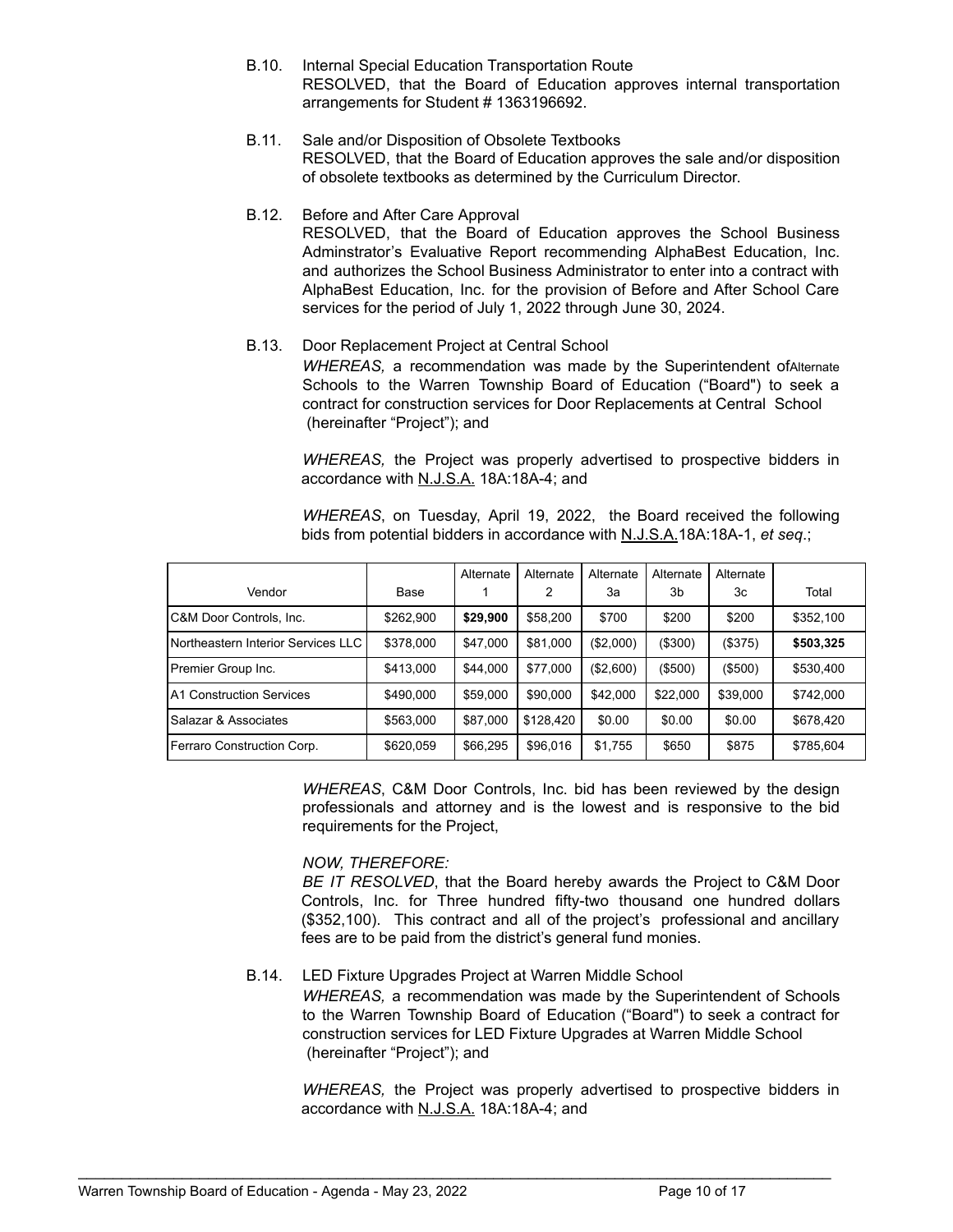*WHEREAS*, on Tuesday, April 19, 2022, the Board received the following bids from potential bidders in accordance with N.J.S.A.18A:18A-1, *et seq*.;

| Vendor                                             | Base      | Alternate 1 | Alternate 2 | Total     |
|----------------------------------------------------|-----------|-------------|-------------|-----------|
| VA Electrical Contractor LLC                       | \$315,000 | \$13,000    | \$10,000    | \$338,000 |
| Astro Electrical LLC                               | \$368,500 | \$15,100    | \$8,300     | \$391,900 |
| M&M Electric Inc.                                  | \$395.860 | \$25,000    | \$6.000     | \$426.860 |
| Power with Prestige Inc. Electrical<br>Contracting | \$424,000 | \$21,000    | \$14,000    | \$459,000 |

*WHEREAS*, VA Electrical Contractor LLC's bid has been reviewed by the design professionals and attorney and is the lowest and is responsive to the bid requirements for the Project,

## *NOW, THEREFORE:*

*BE IT RESOLVED*, that the Board hereby awards the Project to VA Electrical Contractor LLC for Three hundred thirty eight thousand dollars (\$338,000). This contract and all of the project's professional and ancillary fees are to be paid from the district's general fund monies.

B.15. Partial Window Replacement Project at Angelo L. Tomaso School

*WHEREAS,* a recommendation was made by the Superintendent of Schools to the Warren Township Board of Education ("Board") to seek a contract for construction services for Partial Window Replacement at Angelo L. Tomaso School (hereinafter "Project"); and

*WHEREAS,* the Project was properly advertised to prospective bidders in accordance with N.J.S.A. 18A:18A-4; and

*WHEREAS*, on Tuesday, April 19, 2022, the Board received the following bids from potential bidders in accordance with N.J.S.A.18A:18A-1, *et seq*.;

| Vendor                            | Base      | Total     |
|-----------------------------------|-----------|-----------|
| D&E Window and Door, LLC          | \$531,000 | \$531,000 |
| Panoramic Window and Door Systems | \$547,000 | \$547,000 |
| <b>Premier Group</b>              | \$656,000 | \$656,000 |
| <b>ZN Construction</b>            | \$720,000 | \$720,000 |
| A1 Construction Service           | \$744,000 | \$744,000 |

*WHEREAS*, D&E Window and Door, LLC's bid has been reviewed by the design professionals and attorney and is the lowest and is responsive to the bid requirements for the Project,

## *NOW, THEREFORE:*

*BE IT RESOLVED*, that the Board hereby awards the Project to D&E Window and Door, LLC for Five hundred thirty one thousand dollars (\$531,000). This contract and all of the project's professional and ancillary fees are to be paid from the district's general fund monies.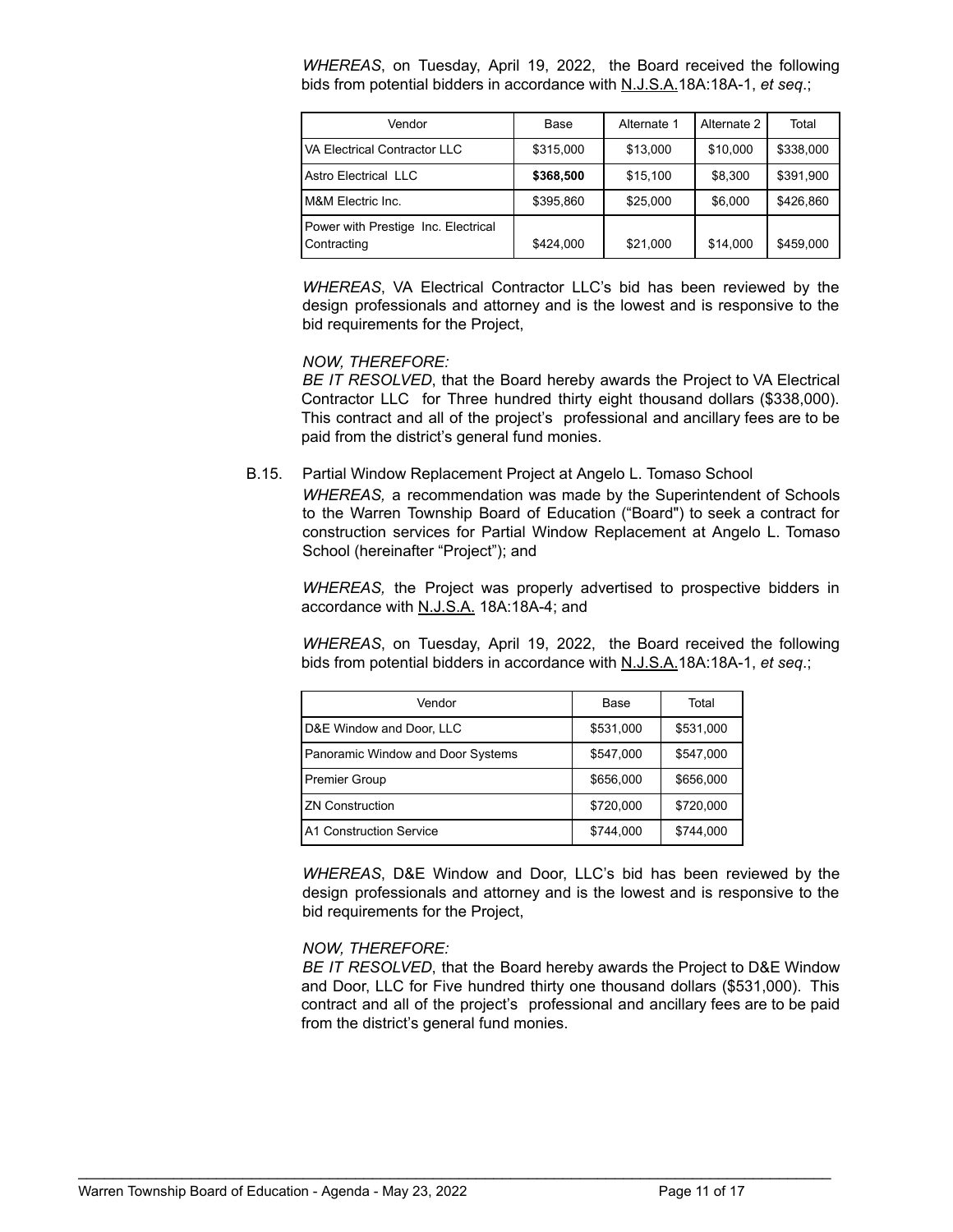- C. Personnel/Student Services
	- C.1. Employment for the 2022-2023 School Year
		- RESOLVED, upon recommendation from the Superintendent that the Board of Education approve the following Personnel items including the emergent employment of the following employees (indicated by \*) conditional upon the final approval by the New Jersey Department of Education The Board further authorizes the submission of an application for emergency hiring pursuant to N.J.S.A. 18A:6-7.1, et. Seq., N.J.S.A. 18A:6.14.12, et. Seq., if applicable Staff members shall be paid in accordance with provisions in their collective bargaining agreement and/or in accordance with a schedule provided to all employees prior to the beginning of the contract or school year.

| Name                       | Position/PCR                                                           | Location   | Degree    | Step      | Salary   | <b>Effective Date</b>                                          | Tenure    | Discussion                      |
|----------------------------|------------------------------------------------------------------------|------------|-----------|-----------|----------|----------------------------------------------------------------|-----------|---------------------------------|
| Oscar Alfaro               | Multi-Duty<br>Paraprofessional<br>32.5 hrs<br>per week<br>08-40-15/bet | <b>ALT</b> | N/A       | 5         | \$27,235 | August 29, 2022<br>through June 30,<br>2023                    | N/A       | To replace<br>employee<br>#0561 |
| Cristina Dugan             | Asap Math<br>Teacher<br>02-40-22/bbv                                   | <b>ALT</b> | MA+30     | $11 - 13$ | \$84,916 | August 29, 2022<br>through June 30,<br>2023                    | <b>No</b> | To replace<br>employee<br>#1694 |
| <b>Beth</b><br>Lewandowski | <b>LLD Teacher</b><br>02-50-19/bng                                     | <b>WS</b>  | $MA+15$   | $11 - 13$ | \$81,377 | August 29, 2022<br>through June 30,<br>2023                    | <b>No</b> | <b>New</b><br>Position          |
| Angela Arpino              | Leave<br>Replacement<br>Teacher                                        | <b>CS</b>  | <b>BA</b> | 5         | \$63.893 | August 29, 2022<br>through on or<br>about November<br>18, 2022 | No        | To replace<br>employee<br>#2823 |
| Lynne Douglas              | Grade 2 Teacher<br>02-40-22/bnl                                        | <b>ALT</b> | <b>BA</b> | 1         | \$60,298 | August 29, 2022<br>through June 30,<br>2023                    | <b>No</b> | <b>New</b><br>Position          |
| Juliette Rayser            | Preschool<br>Teacher<br>02-35-19/bnm                                   | MH         | <b>BA</b> | 4         | \$62,878 | August 29, 2022<br>through June 30,<br>2023                    | <b>No</b> | <b>New</b><br>Position          |

# C.2. Substitute Teachers

RESOLVED, that the Board of Education approves the following to be appointed as substitute teachers for the 2021-2022 school year.

| Name                  |
|-----------------------|
| Gabriela Santos       |
| Ashley Allegra        |
| Karin Glorius-Patrick |
| Marisa Gasalberti     |
| Paula Price           |
| Griffin LeBlond       |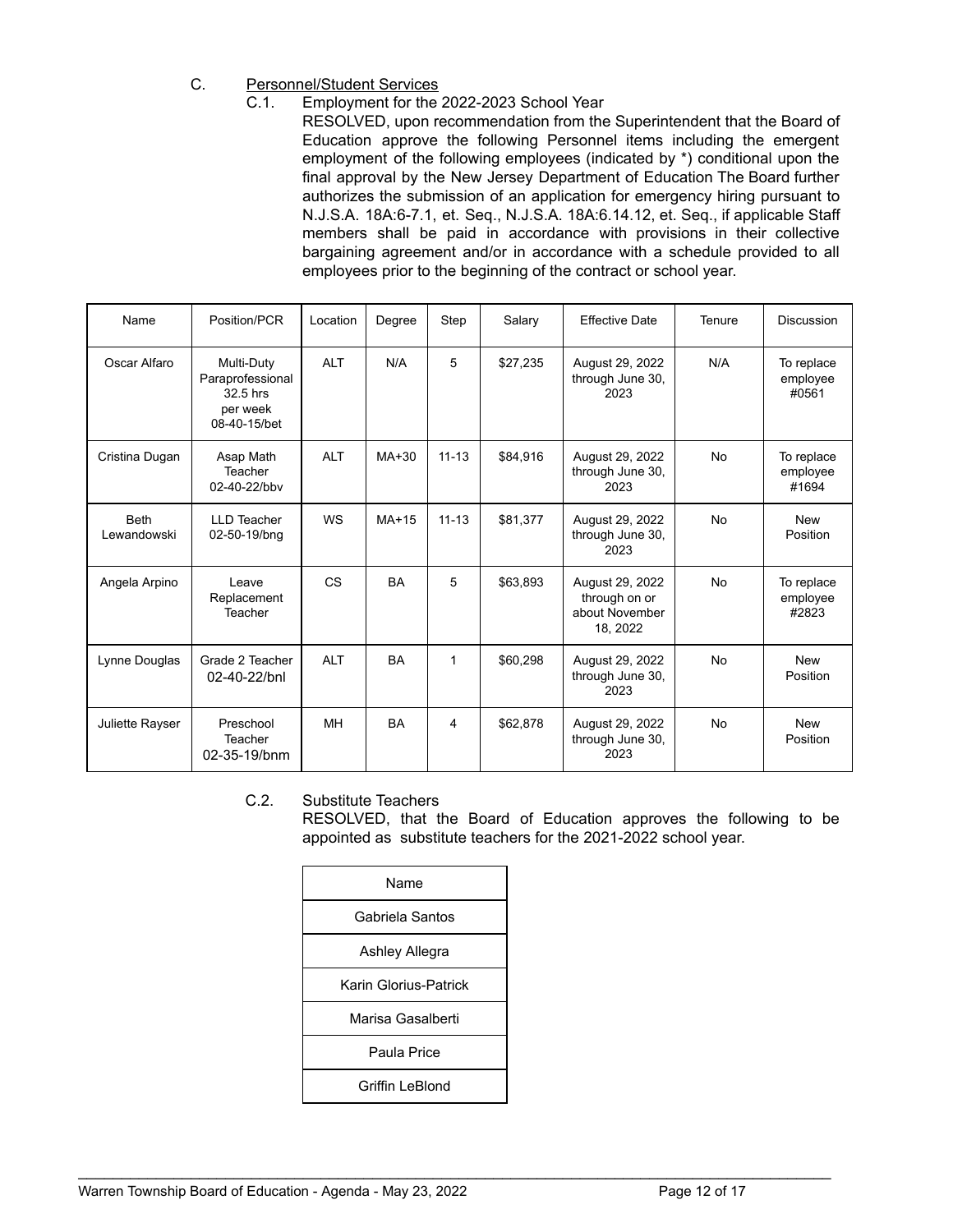# C.3. Long Term Substitute

RESOLVED, that the Board of Education approves the following individual as a Long Term Substitute:

| Name              | <b>Effective Date</b>                        | Replacing Employee # |
|-------------------|----------------------------------------------|----------------------|
| Marisa Gasalberti | May 19, 2022<br>through<br>June 17, 2022     | #2276                |
| Richard Bardy     | August 29, 2022 through<br>November 18, 2022 | #2684                |

# C.4. **Employment Contract - Business Administrator**

RESOLVED, that the Board of Education approves the contract of employment dated May 23, 2022 between the Warren Township Board of Education and Mr. Christopher Heagele for the position of Business Administrator for the period July 1, 2022 through June 30, 2023. A copy of this contract is on file at the Board of Education office.

C.5. Employment Contract - Curriculum Director

RESOLVED, that the Board of Education approves the contract of employment dated May 23, 2022 between the Warren Township Board of Education and Mr. William Kimmick for the position of Curriculum Director for the period July 1, 2022 through June 30, 2023. A copy of this contract is on file at the Board of Education office.

- C.6. Employment Contract Director of Operations RESOLVED, that the Board of Education approves the contract of employment dated May 23, 2022 between the Warren Township Board of Education and Mr. Michael Pate for the position of Director of Operations for the period July 1, 2022 through June 30, 2023. A copy of this contract is on file at the Board of Education office.
- C.7. Retirement/Resignation

RESOLVED, that the Board of Education approves the retirement/resignations of the following staff:

| Name               | Position                                               | Location  | Retirement/<br>Resignation | Dates of Service                           |
|--------------------|--------------------------------------------------------|-----------|----------------------------|--------------------------------------------|
| Ashley Allegra     | Paraprofessional,<br>19.5 hrs per week<br>08-30-08/bmv | <b>CS</b> | Resignation                | September 1, 2018<br>through June 30, 2022 |
| Elizabeth Craig    | Paraprofessional,<br>32.5 hrs per week<br>08-50-08/bjq | <b>WS</b> | Resignation                | November 16, 2020<br>through June 30, 2022 |
| Tara Taggart       | <b>Nurse</b><br>02-50-09/aoj                           | <b>WS</b> | Resignation                | December 3, 2019<br>through June 30, 2022  |
| <b>Ruth Serino</b> | Paraprofessional,<br>32.5 hrs per week<br>08-35-08/bib | MН        | Retirement                 | August 30, 2021<br>through June 30, 2022   |

C.8. Leave Request

RESOLVED, that the Board of Education approves the following leave requests: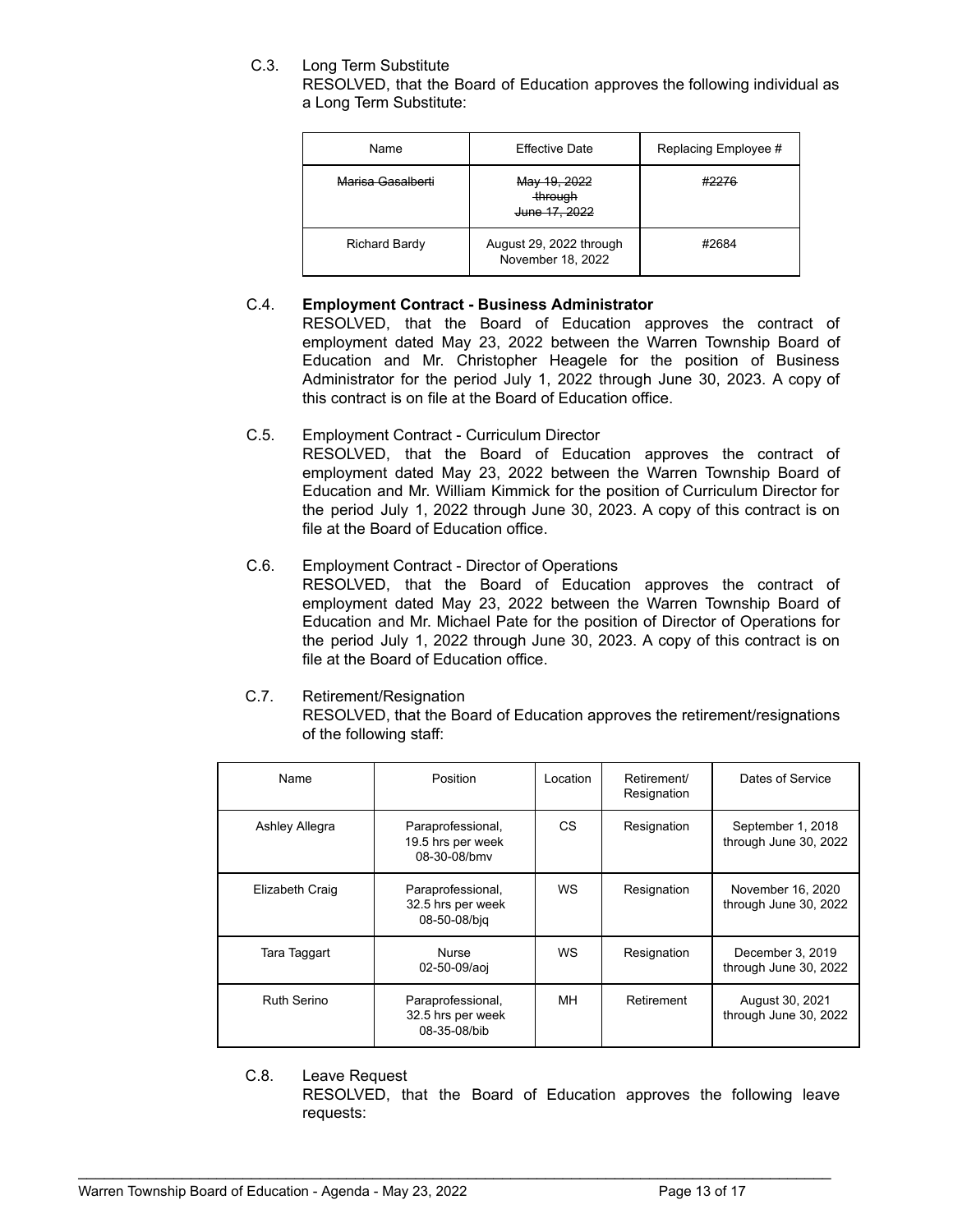| Employee ID | Paid/Unpaid                                                                                                                    |
|-------------|--------------------------------------------------------------------------------------------------------------------------------|
| #1151       | FMLA - April 25, 2022 through May 20, 2022 (paid)                                                                              |
| #3482       | Medical Leave - May 9, 2022 through May 18, 2022 (paid)<br>Medical Leave - May 19, 2022 through May 20, 2022 (unpaid)          |
| #2883       | FMLA - June 6, 2022 through June 17, 2022 (paid)                                                                               |
| #3323       | NJFLA - September 12, 2022 - December 2, 2022 (unpaid)<br>Extended Leave - December 3, 2022 through December 23, 2022 (unpaid) |

# C.9. Approval to Create Positions

RESOLVED, that the Board of Education hereby approves the creation of the following positions for 2022-2023 school year:

| Location | Position                          | <b>Full-Time Equivalent</b> |
|----------|-----------------------------------|-----------------------------|
| ALT      | Grade 2<br>02-40-22/bnl           | 1.0                         |
| MН       | Preschool Teacher<br>02-35-19/bnm | 1.0                         |

# C.10. Approval to Abolish Positions

RESOLVED, that the Board of Education hereby approves the abolishment of the following positions for 2022-2023 school year:

| Location   | Position                                          | <b>Full-Time Equivalent</b> |
|------------|---------------------------------------------------|-----------------------------|
| <b>ALT</b> | 1:1 Paraprofessional<br>08-40-08/blg              | 32.5 hrs per week           |
| CS.        | 1:1 Paraprofessional<br>03-30-08/bek              | 32.5 hrs per week           |
| MН         | 1:1 Preschool<br>Paraprofessional<br>08-35-08/bne | 32.5 hrs per week           |
| <b>WMS</b> | 1:1 Paraprofessional<br>08-33-08/bip              | 32.5 hrs per week           |
| <b>WMS</b> | 1:1 Paraprofessional<br>08-33-08/bih              | 32.5 hrs per week           |
| <b>WMS</b> | 1:1 Paraprofessional<br>08-33-08/bnc              | 21 hrs per week             |

- C.11. Appointment of WTEA-eligible Staff 2022-2023 School Year RESOLVED, that the Board of Education approves the list of WTEA-eligible staff employment, dated May 19, 2022, for the 2022-2023 school year.
- C.12. Appointment of Unaffiliated Staff 2022-2023 School Year RESOLVED, that the Board of Education approves the list of unaffiliated staff employment, dated May 19, 2022, for the 2022-2023 school year.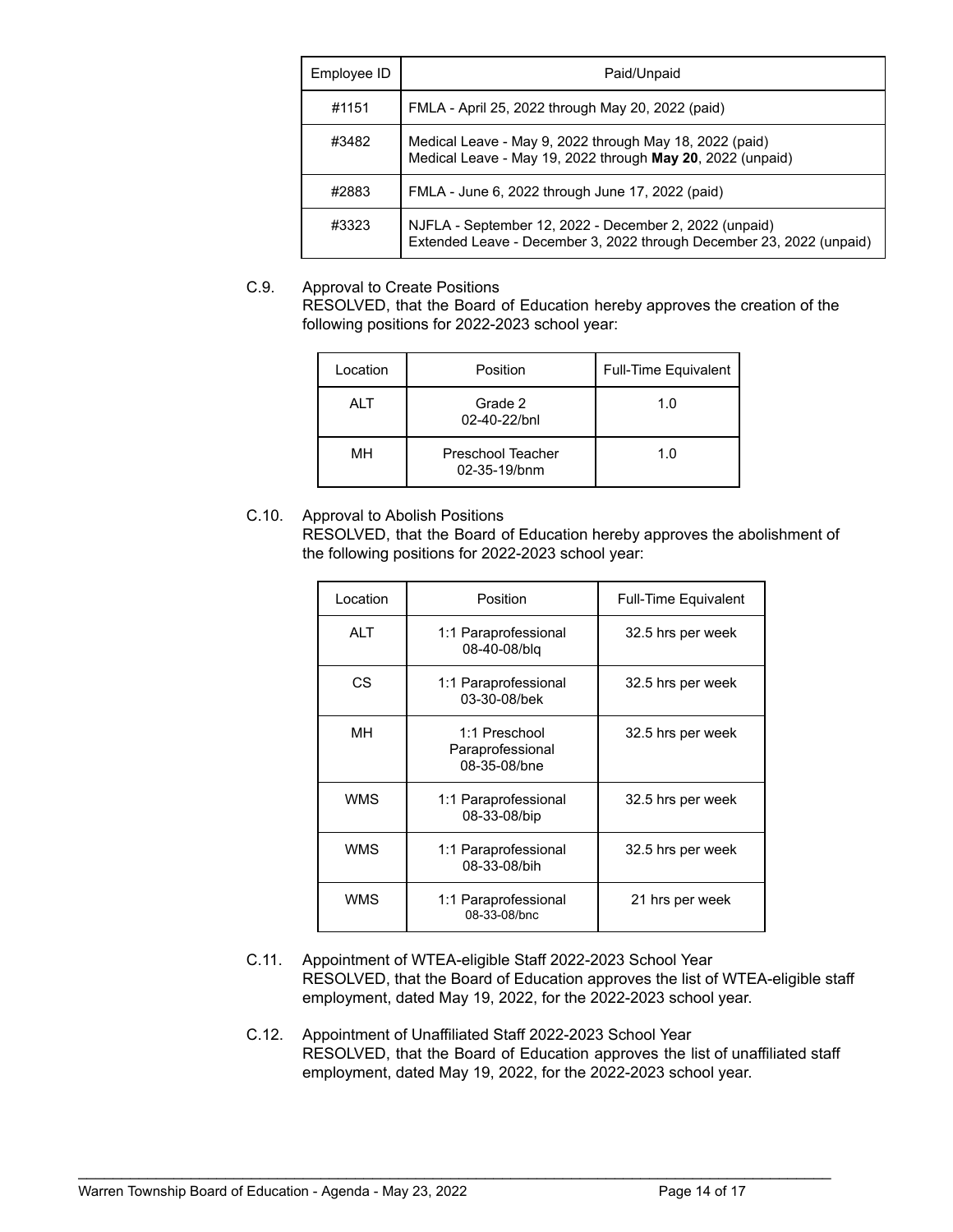C.13. Home Instruction - District Teaching Staff

RESOLVED, that the Board of Education approves all district certificated teachers, certificated substitutes and paraprofessionals who have a teaching certificate, to be appointed as home instructors for the 2022-2023 school year.

# C.14. Transfer/Change in Assignment

RESOLVED, that the Board of Education approves the transfer/change in assignment of the following district staff:

| Name          | <b>Effective Date</b> | From                                            | To                                               |
|---------------|-----------------------|-------------------------------------------------|--------------------------------------------------|
| Lucia Raphael | May 16, 2022          | СS<br>1:1 Paraprofessional<br>32.5 hrs per week | ALT<br>1:1 Paraprofessional<br>32.5 hrs per week |

# C.15. Merit Pay - School Business Administrator

RESOLVED, that the Board of Education approves the completion of the following 2021-2022 merit goal and subsequent merit goal completion payment for School Business Administrator Mr. Christopher Heagele as follows:

| Criteria                                                                                                                                                                   | <b>Status</b>                                           | Merit Bonus Amount   |
|----------------------------------------------------------------------------------------------------------------------------------------------------------------------------|---------------------------------------------------------|----------------------|
| Obtain Qualified Purchasing Agent (QPA)<br>certification from the State of New Jersey<br>Department of Community Affairs.                                                  | x Achieved<br><b>Partially Achieved</b><br>Not Achieved | $2.5 \% - $4.062.50$ |
| <b>Obtain Certified Educational Facility Manager</b><br>(CEFM) certification from the State of New<br>Jersey Department of Education Office of<br><b>School Facilities</b> | x Achieved<br><b>Partially Achieved</b><br>Not Achieved | $2.5 \% - $4.062.50$ |

# C.16. Appointment of Summer Fun 2022 Staff RESOLVED, that the Board of Education approves the list of Summer Fun 2022 certificated staff.

- C.17. 2022-2023 Summer Custodians RESOLVED, that the Board of Education approves the list of summer custodians.
- C.18. After-School Activities/Clubs Substitutes RESOLVED, that the Board of Education approves all district certificated staff and paraprofessionals to be appointed as After-School Activities/Clubs substitutes for previously approved students during the 2022-2023 school year.

# C.19. Summer Fun 2022 Paraprofessional Staff Pay Rates RESOLVED, that the Board of Education approves the Summer Fun paraprofessionals hourly rates as follows:

- a. Paraprofessional/Substitute Paraprofessional Adult (60+ College Credits) \$20.00
- b. Paraprofessional/Substitute Paraprofessional Adult (includes College under 60) - \$18.80
- c. Paraprofessional/Substitute Paraprofessional High School Student \$13.39

(\*This motion supersedes previous motion from March 28, 2022.)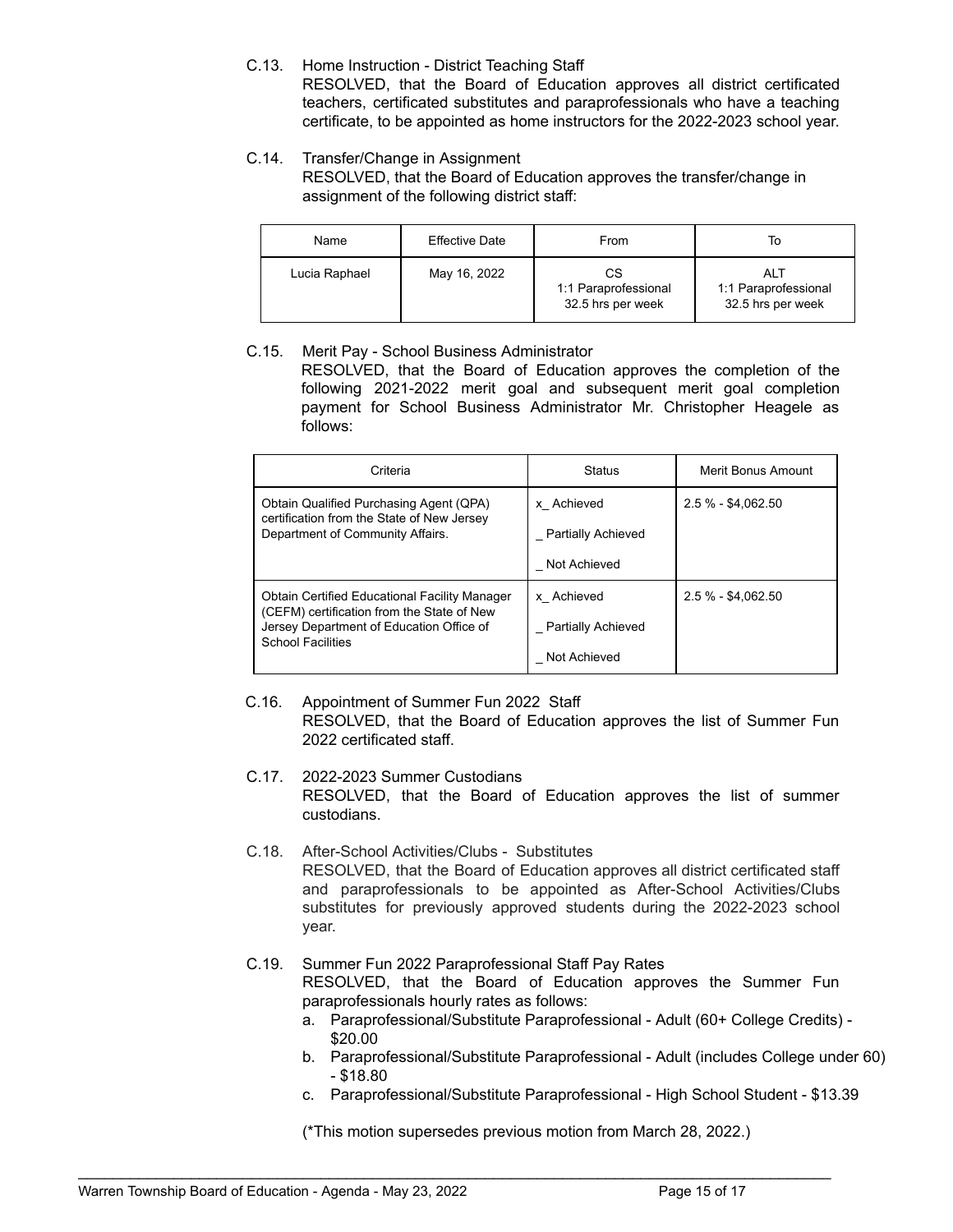## **C.20. Additional Hours RESOLVED, that the Board of Education approves the following additional hours:**

| Name                  | Student#   | Club/Purpose                            | <b>Starting Date</b> | Cost                   |
|-----------------------|------------|-----------------------------------------|----------------------|------------------------|
| <b>Valerie Nelson</b> | 1316551903 | 8th Grade Trip to<br><b>Dorney Park</b> | June 10, 2022        | \$101<br>$(3.5$ hours) |

# D. Policy

D.1. Policy - First Reading

RESOLVED, that the Board of Education approves the first reading of the following policy.

| Number               | Name                                                                    | New/Revision | Source of<br>Changes |
|----------------------|-------------------------------------------------------------------------|--------------|----------------------|
| P <sub>1648.15</sub> | Recordkeeping for Healthcare Settings in School<br>Buildings - Covid-19 | N            | <b>SEA</b>           |
| P <sub>2417</sub>    | <b>Student Intervention and Referral Services</b>                       | R            | <b>SEA</b>           |
| P3161                | <b>Examination for Cause</b>                                            | R            | <b>SEA</b>           |
| P4161                | <b>Examination for Cause</b>                                            | R            | <b>SEA</b>           |
| P <sub>5512</sub>    | Harassment, Intimidation and Bullying                                   | R            | <b>SEA</b>           |
| P7410                | Maintenance and Repair                                                  | R            | <b>SEA</b>           |
| P8420                | <b>Emergency and Crisis Situations</b>                                  | R            | <b>SEA</b>           |
| P9320                | Cooperation with Law Enforcement Agencies                               | R            | <b>SEA</b>           |

# D.2. Policy – Abolish

RESOLVED, that the Board of Education approves the abolishment of the following policy:

| <b>Number</b>        | Name                                                                  | Abolish | Source of<br>Changes |
|----------------------|-----------------------------------------------------------------------|---------|----------------------|
| P <sub>1648.14</sub> | Safety Plan for Healthcare Settings in School<br>Buildings - Covid-19 |         | <b>SEA</b>           |

## XVI. Unfinished Business

- XVII. New Business
- XVIII. Public Commentary (any topic)

**Note on public input at BOE meetings**: Board Policy #0167, adopted on June 18, 2018, provides for public participation in Board of Education meetings. Such participation is governed by the following rules:

- 1. A participant must be recognized by the presiding officer and must preface comments by an announcement of his/her name, address, and group affiliation, if applicable;
- 2. Each statement made by a participant shall be limited to three minutes' duration. If